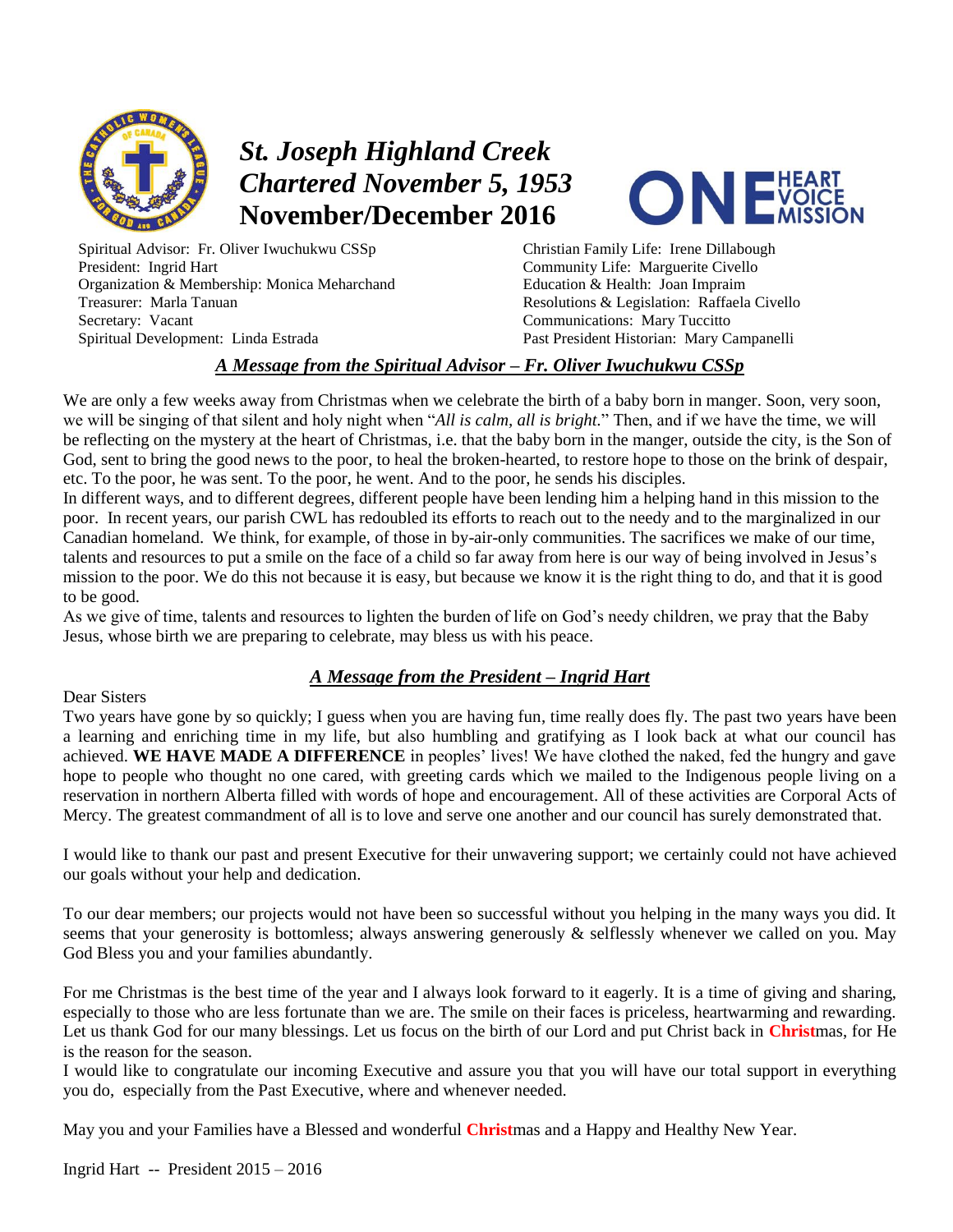### *A Message from Organization & Membership – Monica Meharchand*

#### **Membership Renewal**

Your CWL Membership Renewal is **NOW** due. Please complete the Membership form attached to this Newsletter and return it as soon as possible to any of your executive members or the Parish Office. You may also drop it in the collection baskets at any Mass. Please be sure to clearly mark your envelope: "CWL MEMBERSHIP". If you are writing a cheque, please make it payable to: St. Joseph's CWL. Memberships are due to National by January 1st, 2017. This year we will once again have an early bird special for all renewals received on or before the night of December 12<sup>th</sup>. One lucky member will be the winner of a draw taken from the renewals received. The prize will be a \$25.00 gift voucher, so don't delay in completing your renewal and entering the draw. The lucky draw will take place at the Pot Luck Social - December  $12<sup>th</sup>$ .

#### **Fall Bazaar**

Annual Bazaar is on Saturday November 19th from 9:30 am to 2:00 pm and your help for set up on Friday, November 18th (11:00 am to 9:00 pm) would be greatly appreciated. You can also drop off your donations for the Bake Table, Treasure Table, Raffle, Tea Room etc...at that time. Also, don't forget to help out on the day of the Bazaar with whatever time or contribution you can give it will be very much appreciated as it is a very busy and important day for our council. Proceeds from this fundraiser help support our many charities and projects. Don't forget to start baking and spread the word.

**Annual Apple Pie Making** was once again a great turnout with many members participating. We had lots of fun as members shared many stories and bonded in a spirit of hard work and sisterhood. A big thanks to the washers, peelers, cutters, rollers, dough makers, mixers, assemblers and those who helped store our apple pies in their freezers. None of this could be possible without you and your amazing work. Over 350 pies were made.



### **Advent Pot Luck Social and Service Awards Night**

Monday, December 12th, at 7:00 pm is our Advent Pot Luck Social. Please join your CWL sisters as we celebrate the season. Your spouse or guest is also welcome to join us and remember to bring your favourite dish of food to share for the Pot Luck. Thank you in advance for your generosity. On this special night, we will also present the 2016 recipient of the St. Joseph's Betty Anne Brown Davidson Award of Honour. As well, 29 Ladies will be receiving their respective years of service pins. We will also be accepting your donations of men's new socks and underwear for the Good Shepherd Center on this night so please give what you can, as the need for these men`s items is great.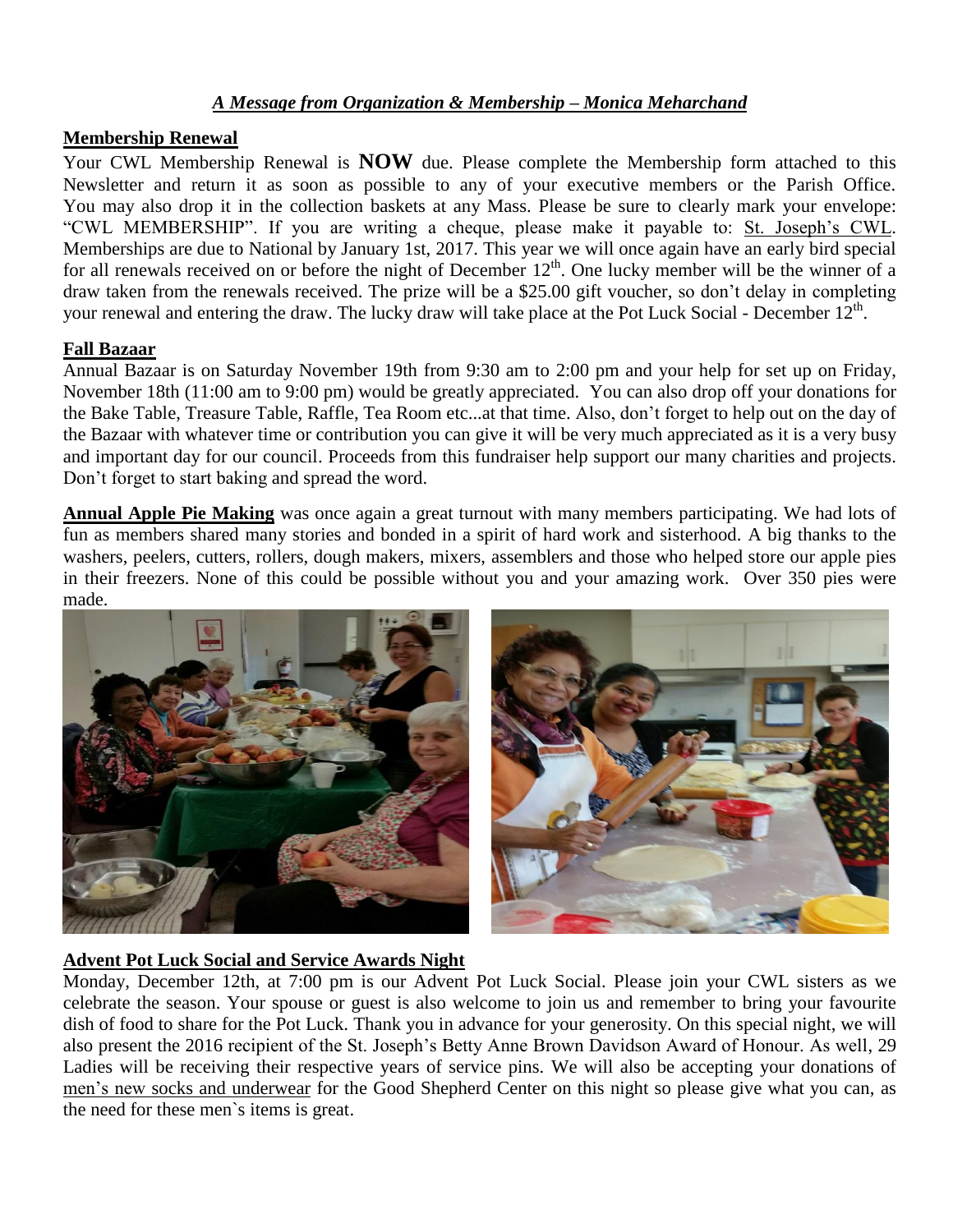### *A Message from Spiritual Development - Linda Estrada*

#### **22nd Annual Interfaith Celebration**

Our 2016 Interfaith Celebration was held on the evening of Friday October 14<sup>th</sup> with neighbouring Churches of various denominations in our community participating. They shared their prayers, poems, stories, songs, readings and dances which represented their respective faiths under the theme "One Heart - One Voice - One Mission" The evening was well attended with over 300 parishioners, members and friends from the community. A total of \$444.20 was collected and will go towards the shipping of children's Christmas gifts for the Indigenous People in Peace River Alberta. Thank you everyone for your generous donations. The celebration was followed by a reception with an opportunity to meet our neighbours. This was a wonderful way to get to know our community and celebrate together.

### **Travelling Kit of Our Lady of Good Counsel**

We will be continuing the **"Travelling Prayer Kit"** for Our Lady of Good Counsel well into 2017 to our CWL members. The intent is that this "Kit" will go from house to house of members who are interested in praying to Our Lady. Our Lady of Good Counsel is our advocate, mentor, our guidance, the patroness of the CWL. Let us continue to bring this special devotion to our homes. A sign out sheet is available at our General Meeting for those members wishing to participate in this initiative.

### **Deceased Members Mass** – November  $15<sup>th</sup>$  7:00 p.m.

This annual mass is scheduled to be held at St. Bartholomew on Tuesday November 15th. CWL sisters will be gathering to remember those who have gone before us. Each President of the Scarborough Councils will place their Book of Life which contains the names of our deceased member on the altar as well as a white rose. It is a wonderful way of honouring our deceased members who contributed so much to the success and strength of our council. This special mass is well attended, hope to see **you** there.

**Jubilee Year of Mercy** - Last year Pope Francis declared the Jubilee year of Mercy. It started on the Feast Day of the Immaculate Conception Dec.8th 2015 and will end on Nov.20th 2016, the Feast Day of Christ the King. But the mercy and love of God has no end, so we must also reciprocate this mercy and love by extending to all whom we come in contact with as we love God. At the start of this Jubilee year, what was emphasized are the spiritual and corporal works of mercy and so we have to continue to do these. The saying "*Faith without action is dead*" so to have faith we have to put into action the corporal and spiritual works.

Jesus words "I Thirst" is so appropriate in these times. So many are suffering different kinds of "thirst", like hunger, poverty, abandonment, hopelessness, loneliness, and fear of being alone. Let us help one another without borders, being inclusive and not exclusive.

### **December**

The snow covered landscape will soon be here and of course the most awaited day of the year 'Christmas'. This day to so many symbolizes food, parties, gifts, songs, decorations, new clothes, lots of drinks and great preparations. But to those who know, this great celebration is the re-enactment of Jesus being born in a manger, surrounded by shepherds, angels singing, Our Lady and St. Joseph. What a beautiful scene! If only we were there. Jesus who is so powerful became flesh and chose the poorest way to be born, showing us the virtue of humility. The gifts of the three Kings, is also a lesson for us that giving is the best way to celebrate Christmas because in giving, is also receiving. What is important is the feeling of Joy, Peace and Love of our neighbour. When we see Jesus in the manger on Christmas Day, let us see Him as a Holy, loving,

pure and innocent baby "Jesus " who is the Almighty King and Saviour who loves us so much that He came and lived on earth, ,suffered, died and was resurrected to save us from our sins and **that** is the best gift . Life without Jesus is lifeless. With Him, everything is possible!

To you and your family, have a Blessed Christmas!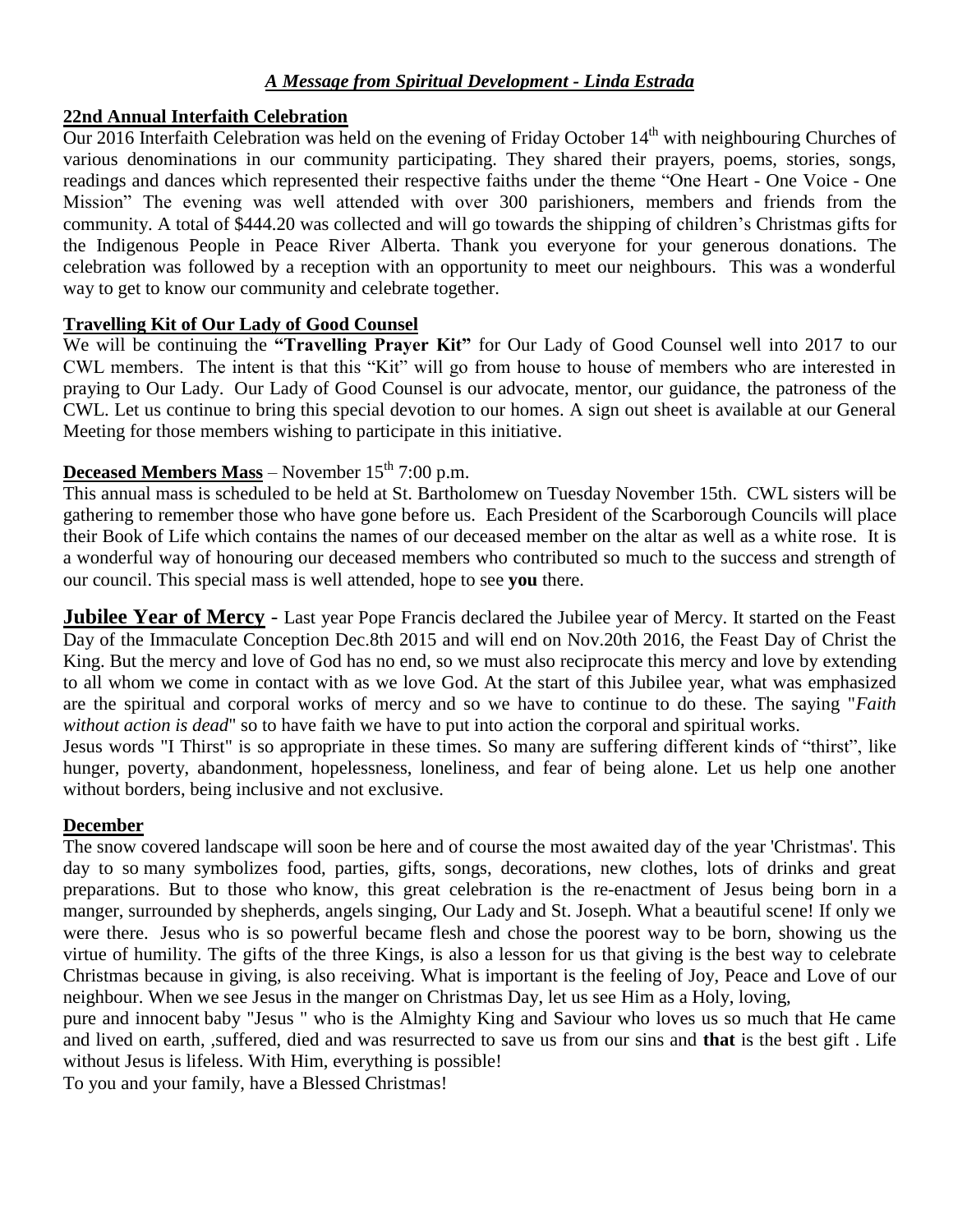# *A Message from Christian Family Life – Irene Dillabough*

How time flies! There are many annual events coming quickly. Let's all take time to observe Remembrance Day. We live in a free and wonderful country and must never forget the sacrifices that have been made so we can live like we do. The first Sunday of Advent is November 27, a time when we begin preparations for Christmas. I love the advent wreaths children make, so meaningful. The theme for December is Giving. Giving does not necessarily mean material things, our time, kindness and thoughtfulness often means more to the recipient. We must remember the Golden Rule.

**Vocations** are a large part of our church life. There is a shortage of people in all religious orders worldwide. Prayers are needed, as well as spiritual and financial support for vocations. It is an ongoing need for the church. Please do what you can to support anyone who is contemplating a vocation in a religious order.

**The Charter of Rights of the Family** was a document created in 1983 is aimed at defending the building block in society of marriage and family. This can be very difficult in these times as couples work long hours and society seems to be vey stressed. Families need a lot of support. Ministry to youth from birth till ?????, is something we all need to work at. Taking a moment to get to know any young person is fulfilling, rewarding and very interesting. Too many times we unintentionally pass over someone simply because they are young. We as a society can learn so much from each other. Give a kid a hug and some of your time. It feels good for everyone.

### **Milk Bags**

The collection of milk bags has increased and the students are very enthused. There is a Great need for more people to crochet or weave these bags into sleeping mats. Sleeping mats shipped to countries around the world has reduced parasitic infections by 85% in children, who, without the mats must sleep on dirt floors. Please become involved. It can be a community effort or done in your own home as a craft. Call 416 284 6354 if you would like to start making mats.

I would like to wish everyone a Blessed Christmas and a great New Year. In closing I would like to thank everyone for their kindness and understanding. I have enjoyed the role of Christian Family Life Chair. See you all at the potluck in December.

# *A Message from Community Life – Marguerite Civello*

# **Dignity and rights of persons** –

We have all been made aware that the Government of Canada has launched a national inquiry into missing and murdered Indigenous Women and Girls. These meetings have been led by the Minister of Indigenous and Northern Affairs, Minister of Justice, Attorney General of Canada and the Minister of Status of Women. Please stay informed on this very important issue by visiting the link: <http://news.gc.ca/web/article-en.do?nid=1023999>

# **Refugees, immigration and citizenship** –

A new resolution under this standing committee was passed at the Ontario Provincial Convention this past July in Stratford. Resolution 2016.01 Equal Access to Permanent Residence, an Amendment to the Immigration Act. Please review this resolution and the action plan on our provincial website www.cwl.on.ca

### **Social and economic justice** –

Velma's Dream, which was created by Honorary Life member, Velma Harasen became a permanent voluntary fund at the National Convention in Halifax. Velma's Dream assists Catholic Near East Welfare Association (VNEWA) with projects such as funding a Shepherd's Field hospital and a youth project. Let us keep up our support.

As this is my last writing to all my CWL sisters, I want to thank you for the opportunity of representing St. Joseph's Highland Creek CWL council for the last two years as your Community Life Chair. It has been an incredible journey and one that I have enjoyed. Thank you for your support, encouragement and friendship.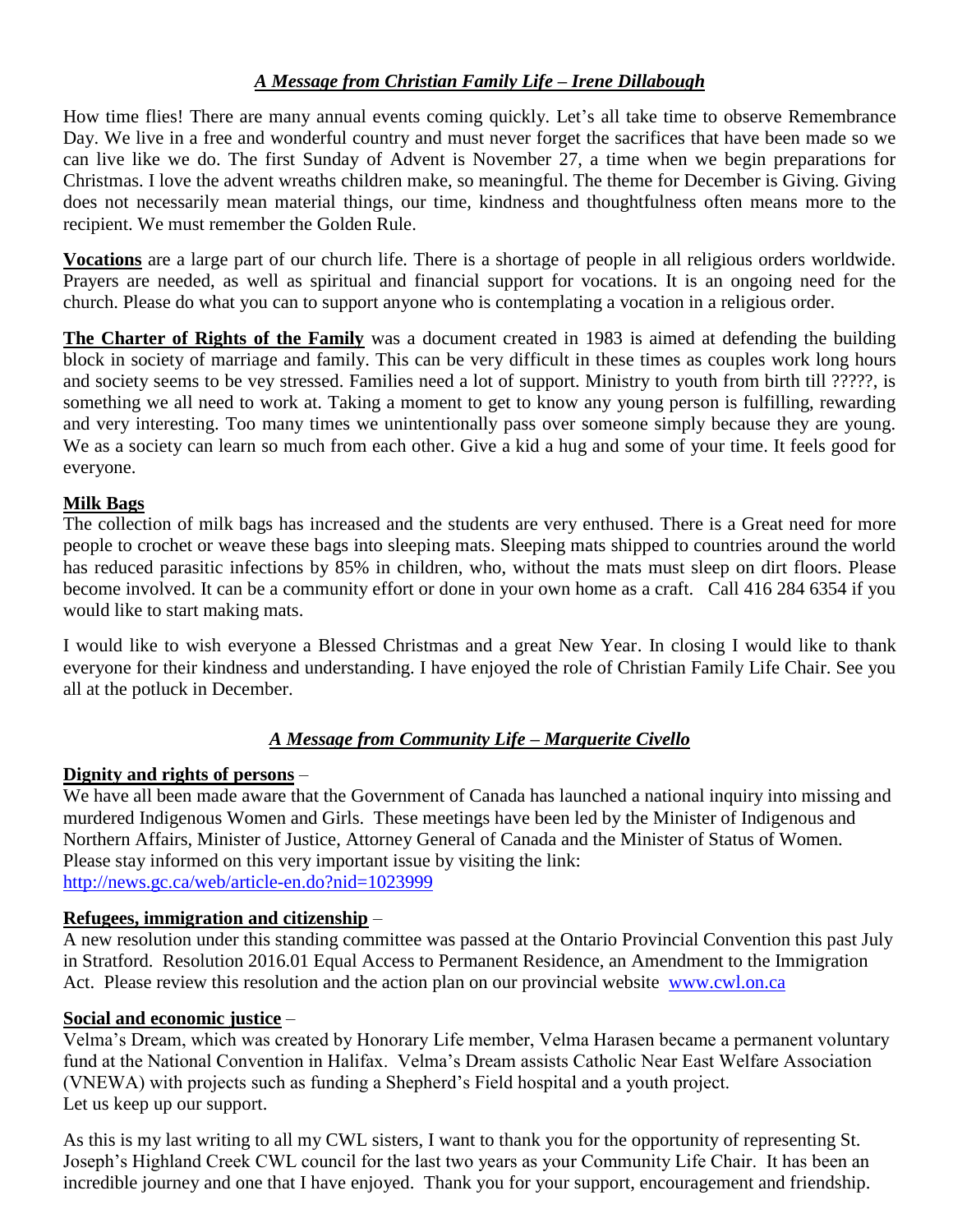# *A Message from Education & Health – Joan Impraim*

### **Rocking for Long-Term Care**

The OHC (Ontario Health Coalition) & ONA (Ontario Nurses Association) members are raising awareness of the need for improved standards at the province's long–term (LTC) facilities. They are doing this by a 19-stop tour across Ontario with the symbol of a 10ft wooden rocking chair, in an effort to raise public awareness of the need for improved standards at the province's LTC facilities.

The OHC along with ONA, is calling for improved access to care, reduced wait times, along with a minimum standard of four hours of hands-on care and reduced wait times. At present, patients are being off-loaded out of hospitals and discover that access to care is poor, with long waits for LTC spaces.

With the **rocking chair' symbolic journey** across the province The OHC is hoping to collect 20,000 signed postcards of support to send to the government, representing the number of Ontarians on the waiting list for LTC facilities.

### **2017 Catholic Women's League Contests and Competitions**

Packages for the **Mary Mathews Public Speaking** contest & **Mary Dobell Essay and Poetry** contests were given to the school principals of the following schools: **Cardinal Leger**, **St. Brendan**, **St. Dominic Savio** and **St. Jean de Brebeuf.** The principal of **St. John Paul II Secondary School** was given packages for the **Jean McCann Service award for youth**, and for the **St. Michael's Scholarship**.

We wish our Parish and students good luck as they participate in the 2017 youth contests

# *A Message from Resolutions & Legislation – Raffaela Civello*

# **Re: ON.15.01 | Ban the use of plastic microbeads in personal care products**

# **Victory! Our resolutions do count – we have a voice, and our voice has been heard!**

The federal government says it will ban the sale of toiletries such as shower gels, toothpastes and facial scrubs containing plastic microbeads, effective July 1, 2018. A year later, the plan will apply to natural health products and non-prescription drugs. The Nov. 5 announcement serves as final notice on this long-standing environmental complaint and now sets Canada on a timetable to remove these tiny pollutants from Canadian waters. The tiny pieces of plastic are used as exfoliants and cleansers in toiletries but do not dissolve. They find their way into lakes, rivers and oceans where the beads are ingested by a variety of organisms.

The ban will have a direct impact on the Arctic as these plastic microbeads now end up in Arctic sea ice, where they act like magnets and attract other contaminants. It is estimated that one trillion microbeads are released into the environment with the sea ice melt.

Avoid using products with microbeads by staying away from those which include polyethylene or polystyrene in the ingredients list.

# **Re: 2016.02 | Eating Well With Canada's Food Guide**

In October, 2016 the Minister of Health, Jane Philpott, announced that Health Canada is launching consultations on revamping the food guide. Part of the revision process will include looking at all dietary guidance on beverages. The revision is part of a multi-year healthy eating strategy that will also include regulations to eliminate trans fats and cut the amount of salt in processed foods.

Action – The first phase of this consultation is an online questionnaire that is open from Oct. 24<sup>th</sup> to Dec.  $8<sup>th</sup>$ .

Your input is needed because the current format is not meeting the needs of all audiences. Some users of the guide have difficulty understanding and applying some of the recommendations.

The consultation process can be accessed by going to the following site:

<http://www.foodguideconsultation.ca/>

*By the time this Newsletter is published, a new executive team will be elected for 2017-2018. I would like to thank all my sisters in the League who have guided me through this remarkable term as Resolutions Chair. Wishing you and your families a Blessed Christmas*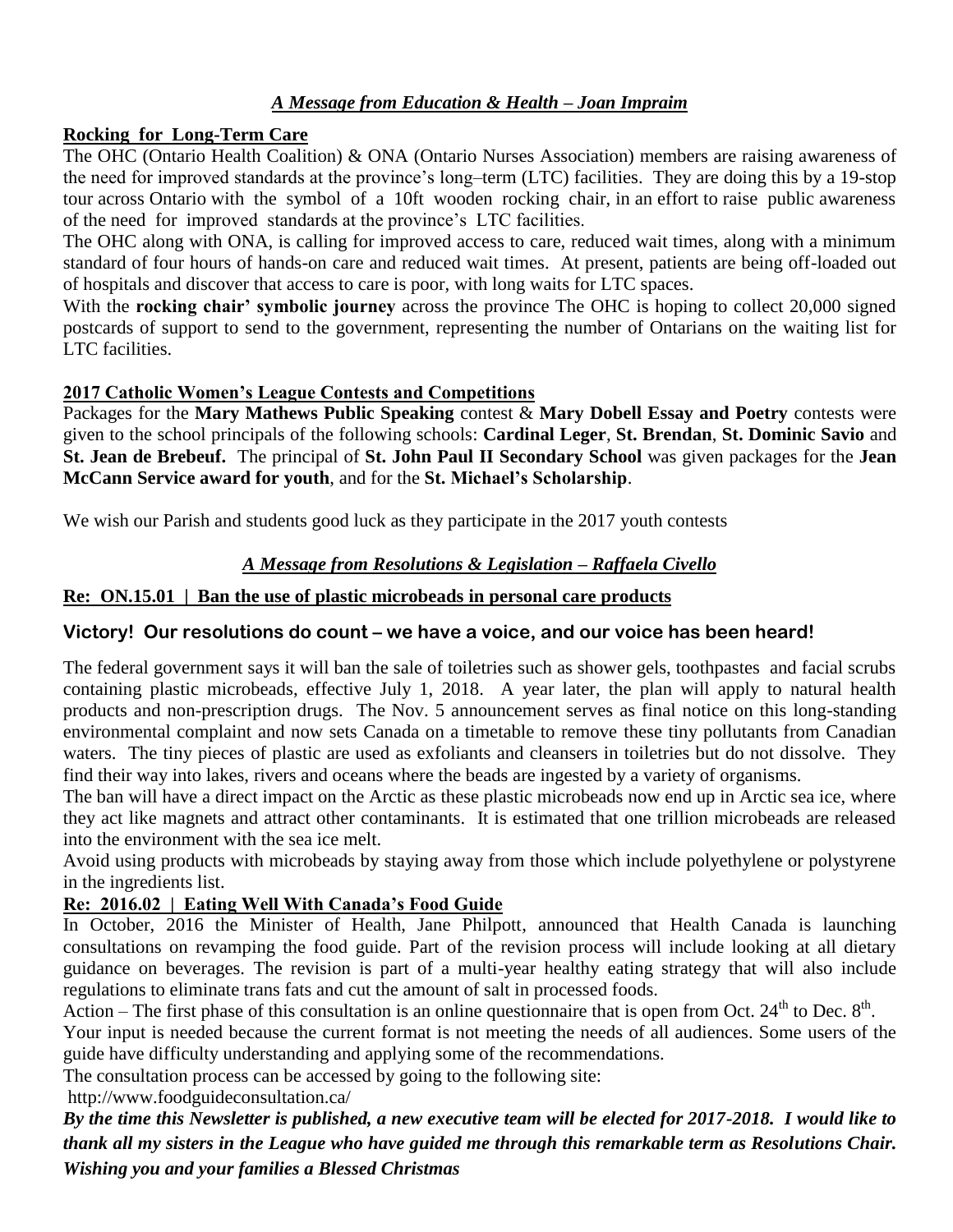#### *A Message from Communications – Mary Tuccitto*

#### **Christmas Postage Stamps CWL Resolution 2005.1**

The tradition of religious Christmas Postage Stamps is no accident. This was the result of a resolution presented and accepted by The Catholic Women's League of Canada in its 85<sup>th</sup> annual National Convention, who urged Canada Post to include a Nativity-related theme in future Christmas stamps. As Catholics we are very privileged to have these annual religious stamps produced by Canada Post, however, this tradition must be supported by us, in order for it to continue. The Christmas Postage Stamp for 2016 is a 15<sup>th</sup> century Renaissance image of Mary and the infant Jesus, entitled: *Virgin and Child.* It is important that you ask for these beautiful and very special stamps from your local Post Office as they are available during the Christmas season only however, you may use them throughout the year. Grace your Christmas mailings with these special stamps as an extra gift to your family and friends.

#### **Pornography Hurts Campaign**

As we all know, the fight against pornography is an ongoing battle. In past years you may recall the WRAP campaign (**W**hite **R**ibbon **A**gainst **P**ornography) this campaign is ongoing and is now in the form of these postcards. CWL Councils and Parish Communities from across the Country are encouraged to fill them out and mail them to the House of Commons (No Postage Required). I will be making them available to you at our upcoming Potluck Dinner on Monday December  $12^{th} - 7:00$  p.m. and will mail them in bulk on your behalf.



Be sure to stay informed and check out the various CWL websites, Facebook pages, Twitter accounts and stay connected. Log on to the CWL National website at [www.cwl.ca](http://www.cwl.ca/) and there you will see the Facebook symbol, click on it and "Like" as well as "Friend" it.

If you are into twitter, the account is<https://twitter.com/@CWLNational>

You can also go to the CWL Provincial website: [www.cwl.on.ca](http://www.cwl.on.ca/) and look at the online newsletter. You can subscribe to receive this monthly publication online, free of charge!

Our Toronto Diocesan Website is [www.cwltoronto.ca](http://www.cwltoronto.ca/) take a look at the activities and events under 'spotlight'.

This is the last newsletter for the 2015-2016 term and my last edition as your Communications Chair. I truly hope you've enjoyed the many interesting and timely articles which the executive members have brought to you through the newsletters. It's been hard work but very rewarding and **YOU** are worth it! The Catholic Women's League **is worth it!** Make the most of your membership, don't just sit there and be a "member" become a more active member. Our newly elected executive team will lead us into the future so now is the time to make a commitment to become more involved. Participate in the many activities organized by your council, attend Conventions, meetings, sign-up for the leadership, executive training and the various workshops, pray and yes, you can even bake for the bake sales etc....Most of all take advantage of this "*National Organization rooted in gospel values bringing it's members to holiness through service to the people of God*" of which you and 85,000 women across the country, are a part of. Make your "number" count so that when CWL resolutions are presented to Parliament and become law, you can stand tall and say........... "I am making a difference!"

Thank you and God Bless, Mary Tuccitto (Past President) Communications Chair 2015-2016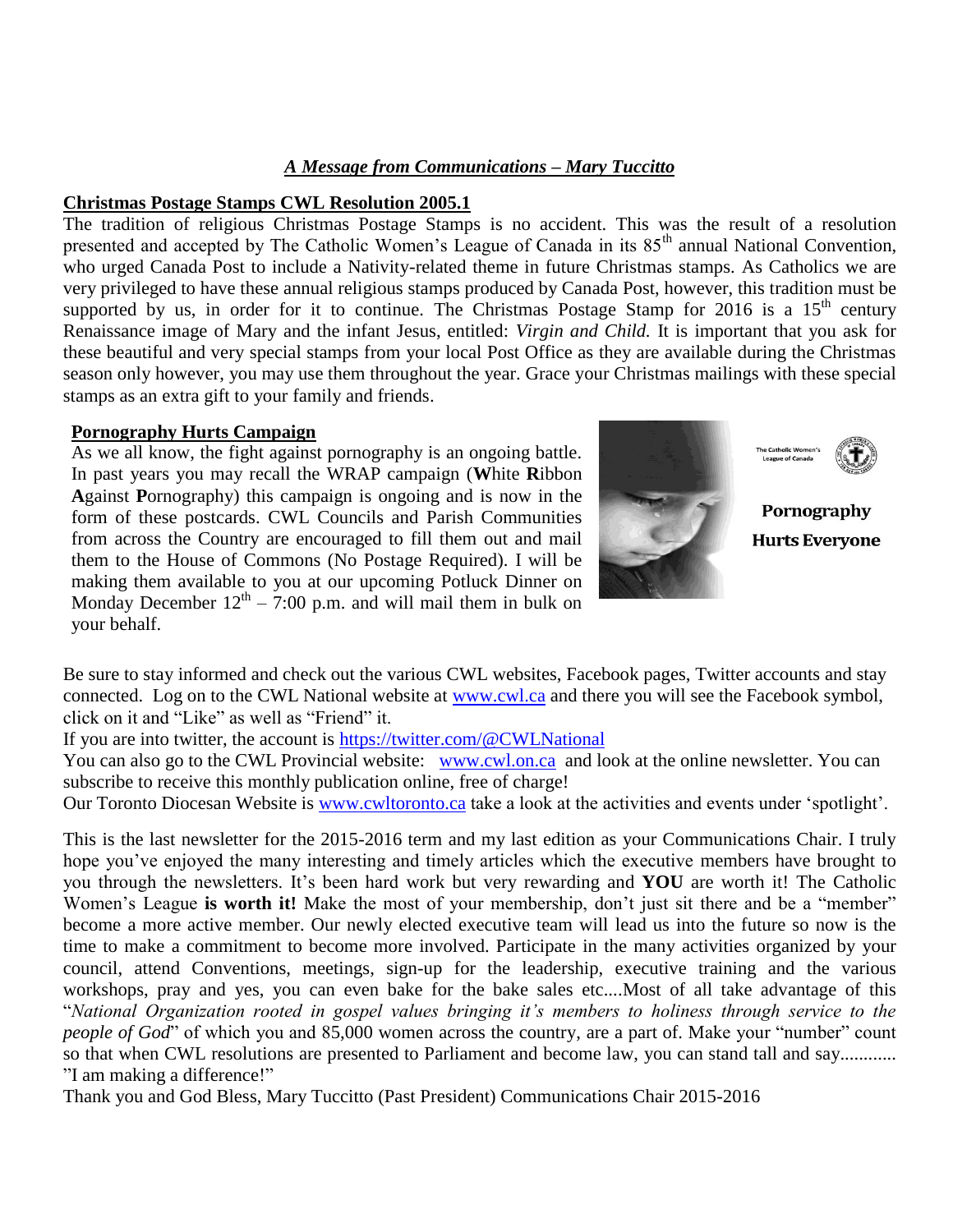### *A Message from Past President/Historian – Mary Campanelli*

My road to Past President has been a seven year journey. I started as the Spiritual Development Chair (2010) and then was elected to the position of President Elect/Organization and Membership where I served for two years (2011-2012). During my term as President (2013-2014) I was extremely pleased that the  $60^{th}$ Anniversary Celebration of our Council coincided. We inaugurated the Betty Anne Brown Davidson Award in honour of Betty Anne, who was a past St. Joseph CWL President and had become National President at that time. We were honoured to have her and other representation from all levels of the League join us.

I am truly grateful to have served the League over these years and it has been an honour to have had the support of two Spiritual Advisors – Fr. Francis Folleh and at the end of my term, Fr. Oliver Iwuchukwu. I have learned so much about the League and have met so many wonderful, spiritual and committed ladies. Serving on an Executive and becoming an active member is a wonderful way to put your faith into action. I encourage you to participate more in all our League events and remember, without YOU, we would have no Council here at St. Joseph`s.

I would like to give my heartfelt Congratulations to the newly Elected Executive Committee who will serve us for the 2017-2018 term. Remember, you are not alone, help is only a phone call away and you will always have my support. You, the newly elected are so fortunate to have a wealth of knowledge at your finger tips, just look to your CWL Sisters and tap into our 63 years of history here at St. Joseph`s for inspiration and guidance.

To all my Sisters in the League and your families, I wish you Christmas Blessings and a Healthy and Prosperous New Year.

Mary Campanelli, Past President 2015-2016

### *Prayers for our Sisters in the League*

Our condolences to our Sisters in the League who have had a death in their family. For the Deceased*: Eternal Rest, grant unto them and let perpetual light shine upon them. May they rest in peace.* 

Members are encouraged to bring their own mugs to meetings, so please remember to *"Lug A Mug"*. We are also collecting the following items:

- Campbell Soup Labels
- Pop Tabs for Wheelchairs
- Donations of extra blank cards and blank birthday cards are welcomed and appreciated.
- Donations of your extra Rosaries are welcomed.
- Milk bags are being collected to be used in the project of making sleeping mats for people in Ethiopia, Africa.
- Your used postage stamps are being collected for forwarding to Development and Peace to help fund projects in Africa, Asia and Latin America

**Go into these CWL Websites often to keep informed:** National: [www.cwl.ca](http://www.cwl.ca/) Provincial: [www.cwl.on.ca](http://www.cwl.on.ca/) Toronto Diocese[:www.cwltoronto.ca](http://www.cwltoronto.ca/) St. Joseph`s Parish: [www.stjosephs.ch](http://www.stjosephs.ch/)

The **C.W.L. Book Club** meets the third Wednesday of the month at 7:00 p.m. give us a call and join us! These are the books we will discuss:

| <b>Dec.</b> The Return of the Prodigal Son | Henri Nouen                         | 1994 p. 151 |
|--------------------------------------------|-------------------------------------|-------------|
| <b>Jan.</b> The Nest                       | Cynthia D'Aprix Sweeney 2016 p. 368 |             |
| <b>Feb.</b> The Headmaster's Wager         | Vincent Lam                         | 2012 p. 448 |